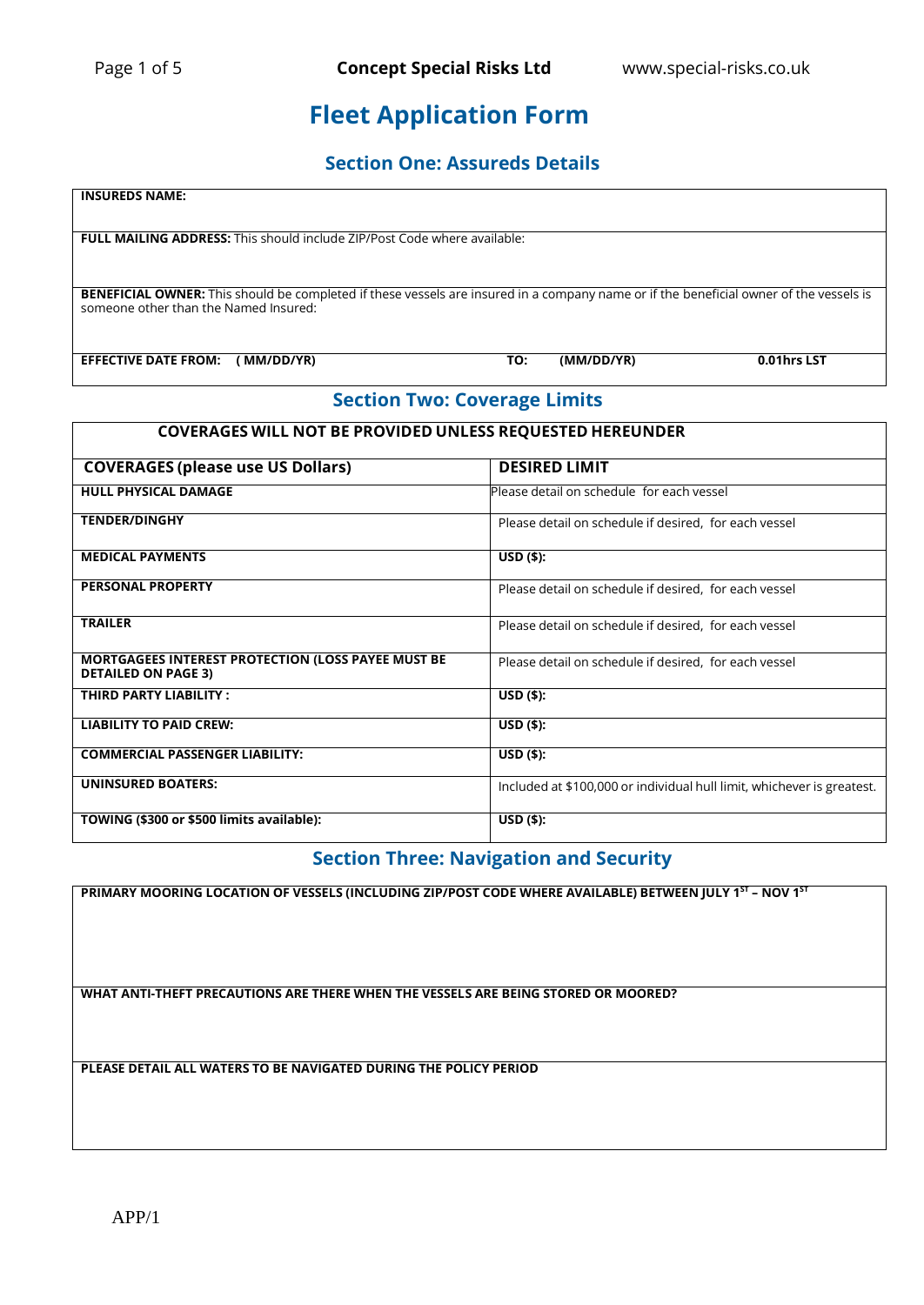### **Section Four: General Information**

| $\mathbf{1}$   | ARE THE VESSELS USED FOR FARE                                                                                                          | <b>YES</b> | <b>NO</b> | IF YES, NUMBER OF PASSENGERS PER TRIP                                                                    |                 |  |  |  |
|----------------|----------------------------------------------------------------------------------------------------------------------------------------|------------|-----------|----------------------------------------------------------------------------------------------------------|-----------------|--|--|--|
|                | <b>PAYING PASSENGERS?</b>                                                                                                              |            |           | <b>MAXIMUM:</b><br><b>AVERAGE:</b>                                                                       |                 |  |  |  |
|                |                                                                                                                                        |            |           | <b>NUMBER OF TRIPS PER YEAR</b>                                                                          |                 |  |  |  |
|                |                                                                                                                                        |            |           | <b>MAXIMUM:</b>                                                                                          | <b>AVERAGE:</b> |  |  |  |
| $\mathbf{2}$   | ARE THE VESSELS CHARTERED TO<br>OTHERS WITH A CAPTAIN?                                                                                 | <b>YES</b> | <b>NO</b> | IF YES, COMPLETE CAPTAIN CHARTER SUPPLEMENTARY SHEET                                                     |                 |  |  |  |
| 3              | DOES THIS APPLICANT EMPLOY PAID<br><b>CREW</b>                                                                                         | <b>YES</b> | <b>NO</b> | IF YES, HOW MANY?                                                                                        |                 |  |  |  |
| 4              | ARE THE VESSELS CHARTERED TO<br>OTHERS WITHOUT A CAPTAIN<br>(BAREBOAT/BOAT CLUB)?                                                      | <b>YES</b> | <b>NO</b> | IF YES, COMPLETE BAREBOAT CHARTER SUPPLEMENTARY SHEET<br>If A BOAT CLUB PLEASE PROVIDE A LIST OF MEMBERS |                 |  |  |  |
| 5              | ARE THE VESSELS USED FOR<br><b>WATERSKIING OR DIVEBOAT CHARTER?</b>                                                                    | <b>YES</b> | <b>NO</b> | IF YES, PROVIDE DETAILS                                                                                  |                 |  |  |  |
| 6              | ARE THE VESSELS USED FOR ANY<br>OTHER COMMERCIAL OR BUSINESS<br><b>PURPOSES?</b>                                                       | <b>YES</b> | <b>NO</b> | IF YES, PROVIDE DETAILS                                                                                  |                 |  |  |  |
| $\overline{7}$ | WILL THE VESSELS BE OPEATED SINGLE<br><b>HANDEDLY AT NIGHT?</b>                                                                        | <b>YES</b> | <b>NO</b> | IF YES, ADVISE WHEN, WHERE AND HOW OFTEN?                                                                |                 |  |  |  |
| 8              | DOES ANYONE RESIDE ABOARD THE<br><b>VESSELS</b>                                                                                        | <b>YES</b> | <b>NO</b> | IF YES, FOR HOW LONG DURING THE POLICY PERIOD?                                                           |                 |  |  |  |
| 9              | WILL THE VESSELS PARTICIPATE IN ANY<br>RACES/REGATTAS/RALLYS/SPEED<br>TRIALS DURING THIS POLICY PERIOD?                                | <b>YES</b> | <b>NO</b> | IF YES, COMPLETE RACING SUPPLEMENTARY SHEET                                                              |                 |  |  |  |
| 10             | WAS ANY INSURANCE DECLINED.<br>CANCELLED OR NON-RENEWED IN THE<br><b>LAST 5 YEARS?</b>                                                 | <b>YES</b> | <b>NO</b> | IF YES, PROVIDE DETAILS                                                                                  |                 |  |  |  |
| 11             | <b>HAVE YOU OR ANY NAMED OPERATOR</b><br>BEEN INVOLVED IN A LOSS IN THE LAST<br><b>10 YEARS (INSURED OR NOT)</b>                       | <b>YES</b> | <b>NO</b> | IF YES, PROVIDE DETAILS                                                                                  |                 |  |  |  |
| 12             | <b>HAVE YOU OR ANY NAMED OPERATED</b><br><b>BEEN CONVICTED OF A CRIMINAL</b><br>OFFENCE OR PLEADED NO CONTEST TO<br>A CRIMINAL ACTION? | <b>YES</b> | <b>NO</b> | IF YES, PROVIDE DETAILS                                                                                  |                 |  |  |  |

### **Guidance Notes**

| <b>Question Two:</b>  | <b>If yes, please complete a</b> Captain Charter Supplementary Sheet  |
|-----------------------|-----------------------------------------------------------------------|
| <b>Question Three</b> | <b>If yes, please complete a</b> Crew Supplementary Sheet             |
| <b>Ouestion Four:</b> | <b>If yes, please complete a</b> Bareboat Charter Supplementary Sheet |
| <b>Question Nine:</b> | <b>If yes, please complete a</b> Racing Supplementary Sheet           |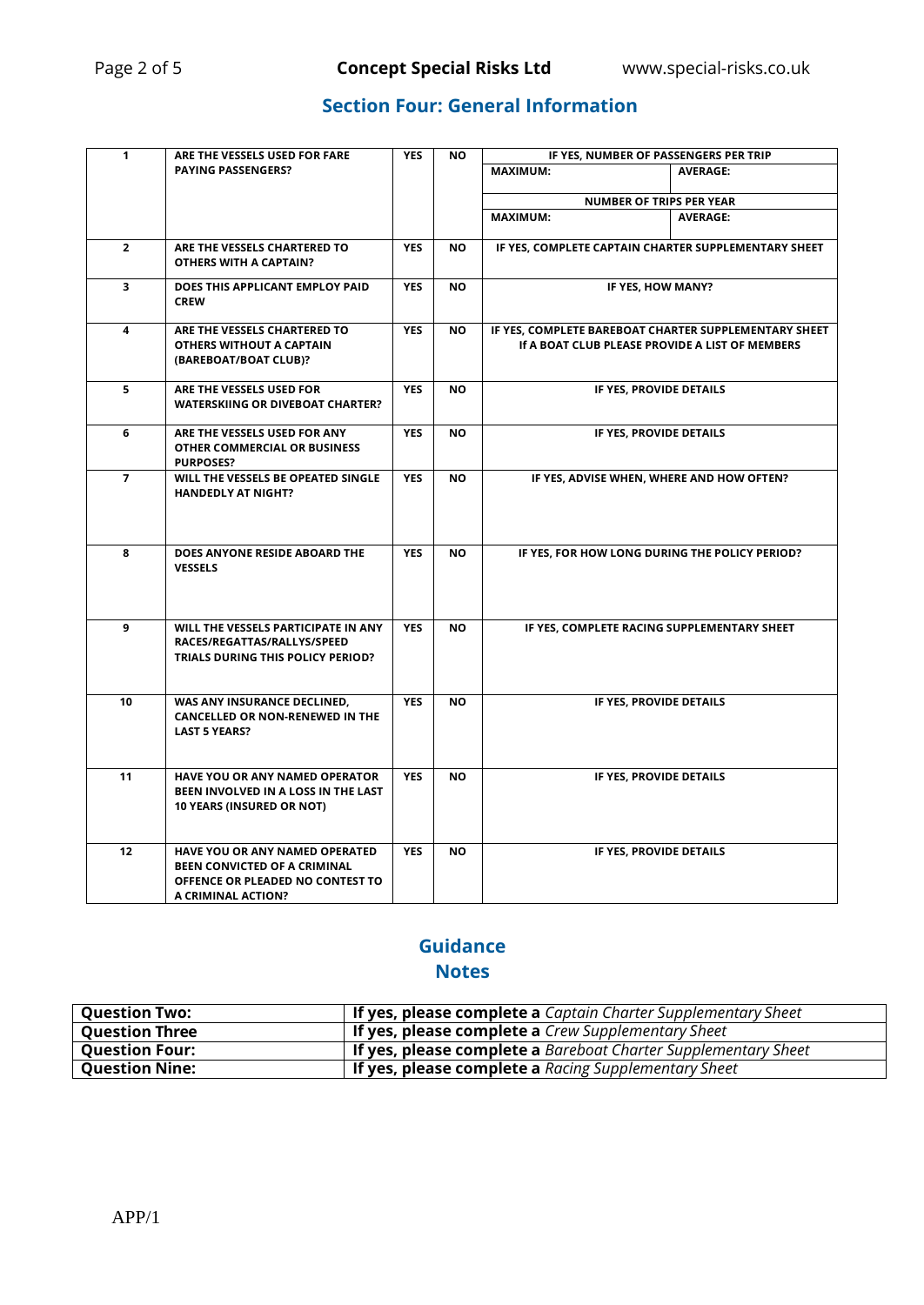### **Section Five: Operator Information Section**

### **WARNING: This is a named operator only policy. Any person operating any fleet vessel without providing full details and receiving written acceptance by underwriters will NOT be covered.**

| A              | <b>Full</b><br><b>Name</b> | <b>Date of Birth</b>                                                                                                                                                                                                      | State of<br><b>Residence</b>                                              | Violations/Suspensions (including Auto) in last 5<br>vears |  |  |  |  |
|----------------|----------------------------|---------------------------------------------------------------------------------------------------------------------------------------------------------------------------------------------------------------------------|---------------------------------------------------------------------------|------------------------------------------------------------|--|--|--|--|
| 1              |                            |                                                                                                                                                                                                                           |                                                                           |                                                            |  |  |  |  |
|                |                            |                                                                                                                                                                                                                           | <b>Yrs of Boat Ownership</b>                                              | <b>Yrs of Boating Experience</b>                           |  |  |  |  |
|                |                            |                                                                                                                                                                                                                           |                                                                           | <b>Boating Qualifications</b>                              |  |  |  |  |
|                |                            | Lengths and Manufacturers of Previous vessels Owned or Operated                                                                                                                                                           |                                                                           |                                                            |  |  |  |  |
|                |                            | Have you been involved in a Loss in the last 10 years (insured or not)? If YES please<br>give details & amounts paid:                                                                                                     |                                                                           |                                                            |  |  |  |  |
|                |                            |                                                                                                                                                                                                                           | Have you ever been convicted of a criminal offence or pleaded no contest? |                                                            |  |  |  |  |
| $\overline{2}$ | <b>Full</b><br><b>Name</b> | <b>Date of Birth</b>                                                                                                                                                                                                      | State of<br><b>Residence</b>                                              | Violations/Suspensions (including Auto) in last 5<br>years |  |  |  |  |
|                |                            |                                                                                                                                                                                                                           | <b>Yrs of Boat Ownership</b>                                              | <b>Yrs of Boating Experience</b>                           |  |  |  |  |
|                |                            | <b>Boating Qualifications</b><br>Lengths and Manufacturers of Previous vessels Owned or Operated<br>Have you been involved in a Loss in the last 10 years (insured or not)? If YES please<br>give details & amounts paid: |                                                                           |                                                            |  |  |  |  |
|                |                            |                                                                                                                                                                                                                           |                                                                           |                                                            |  |  |  |  |
|                |                            |                                                                                                                                                                                                                           |                                                                           |                                                            |  |  |  |  |
|                |                            |                                                                                                                                                                                                                           |                                                                           |                                                            |  |  |  |  |
|                |                            | Have you ever been convicted of a criminal offence or pleaded no contest?                                                                                                                                                 |                                                                           |                                                            |  |  |  |  |

### **WARNING: THIS IS A NAMED OPERATOR ONLY POLICY. ANY PERSON OPERATING THIS VESSEL WITHOUT PROVIDING FULL DETAILS & RECEIVING WRITTEN ACCEPTANCE BY UNDERWRITERS WILL NOT BE COVERED.**

### **Section Six: Additional Information Section**

**LOSS PAYEE(S):**

Please provide a name and full mailing address for each Loss Payee:

**ADDITIONAL ASSUREDS REQUIRED** Please provide a full name, address and reason for inclusion as an additional assured for each individual detailed**:**

**ADDITIONAL INFORMATION**

Please provide any additional information that you believe will assist when assessing your application for insurance: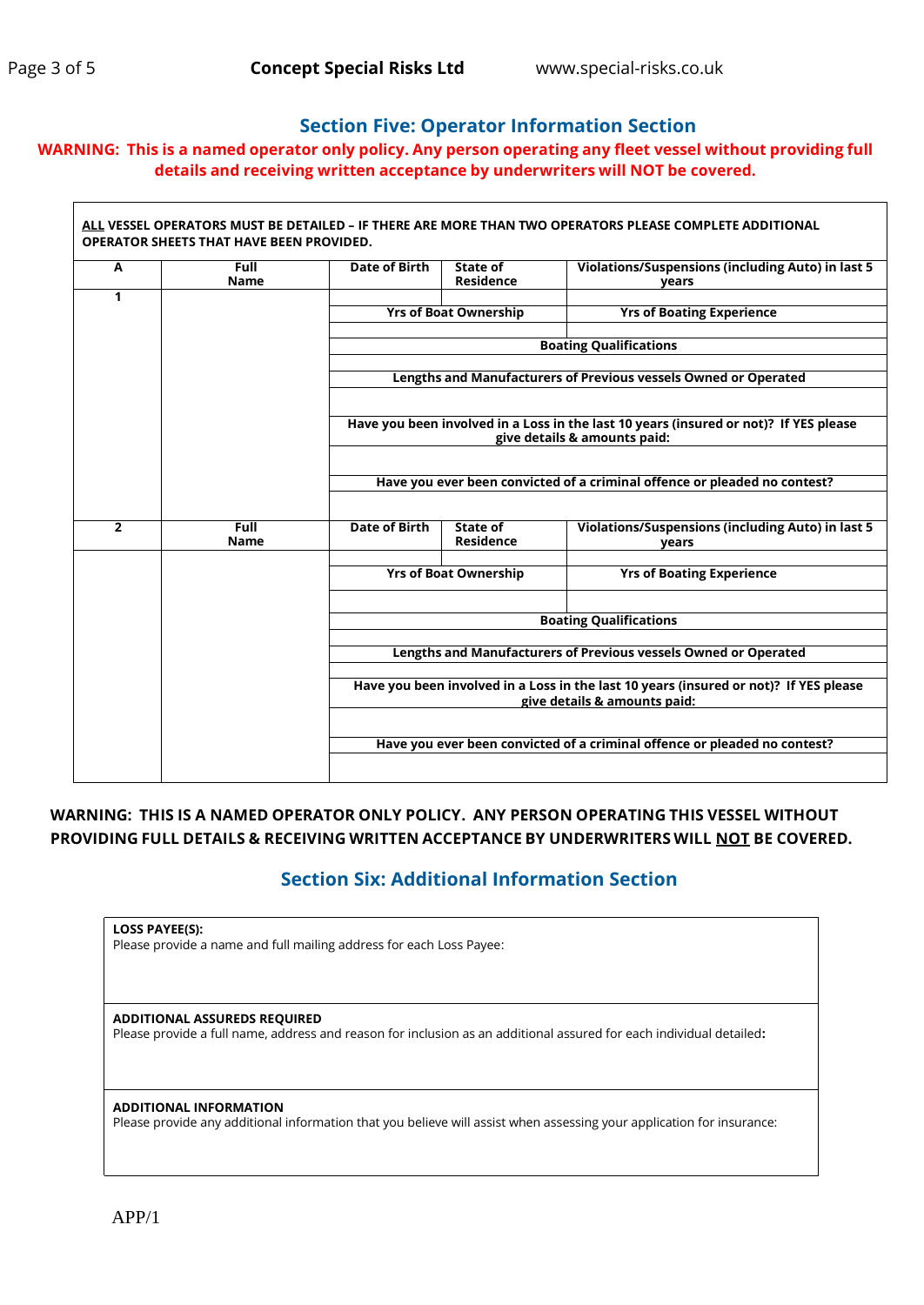### **Section Seven: Schedule of Vessels**

| <b>Vessel</b><br>$\pmb{\#}$ | <b>Vessel</b><br><b>Name</b> | <b>Owner</b> | <b>Manufacturer</b> | <b>Hull ID</b> | Location        | <b>Year Built</b> | <b>LOA</b> | <b>Hull Limit</b> | Hull D/a | <b>Tender</b> | <b>Trailer</b> | <b>Max</b><br><b>Passengers</b> |
|-----------------------------|------------------------------|--------------|---------------------|----------------|-----------------|-------------------|------------|-------------------|----------|---------------|----------------|---------------------------------|
| E.G. 1                      | Jolly Roger                  | James Smith  | <b>Hatteras</b>     | HATBA350J405   | <b>Key West</b> | 2004              | 35'        | \$50,000          | 2%       | \$3,000       | N/A            | $\boldsymbol{6}$                |
|                             |                              |              |                     |                |                 |                   |            |                   |          |               |                |                                 |
|                             |                              |              |                     |                |                 |                   |            |                   |          |               |                |                                 |
|                             |                              |              |                     |                |                 |                   |            |                   |          |               |                |                                 |
|                             |                              |              |                     |                |                 |                   |            |                   |          |               |                |                                 |
|                             |                              |              |                     |                |                 |                   |            |                   |          |               |                |                                 |
|                             |                              |              |                     |                |                 |                   |            |                   |          |               |                |                                 |
|                             |                              |              |                     |                |                 |                   |            |                   |          |               |                |                                 |
|                             |                              |              |                     |                |                 |                   |            |                   |          |               |                |                                 |
|                             |                              |              |                     |                |                 |                   |            |                   |          |               |                |                                 |
|                             |                              |              |                     |                |                 |                   |            |                   |          |               |                |                                 |
|                             |                              |              |                     |                |                 |                   |            |                   |          |               |                |                                 |
|                             |                              |              |                     |                |                 |                   |            |                   |          |               |                |                                 |
|                             |                              |              |                     |                |                 |                   |            |                   |          |               |                |                                 |
|                             |                              |              |                     |                |                 |                   |            |                   |          |               |                |                                 |
|                             |                              |              |                     |                |                 |                   |            |                   |          |               |                |                                 |
|                             |                              |              |                     |                |                 |                   |            |                   |          |               |                |                                 |
|                             |                              |              |                     |                |                 |                   |            |                   |          |               |                |                                 |
|                             |                              |              |                     |                |                 |                   |            |                   |          |               |                |                                 |
|                             |                              |              |                     |                |                 |                   |            |                   |          |               |                |                                 |
|                             |                              |              |                     |                |                 |                   |            |                   |          |               |                |                                 |
|                             |                              |              |                     |                |                 |                   |            |                   |          |               |                |                                 |
|                             |                              |              |                     |                |                 |                   |            |                   |          |               |                |                                 |
|                             |                              |              |                     |                |                 |                   |            |                   |          |               |                |                                 |
|                             |                              |              |                     |                |                 |                   |            |                   |          |               |                |                                 |
|                             |                              |              |                     |                |                 |                   |            |                   |          |               |                |                                 |
|                             |                              |              |                     |                |                 |                   |            |                   |          |               |                |                                 |
|                             |                              |              |                     |                |                 |                   |            |                   |          |               |                |                                 |